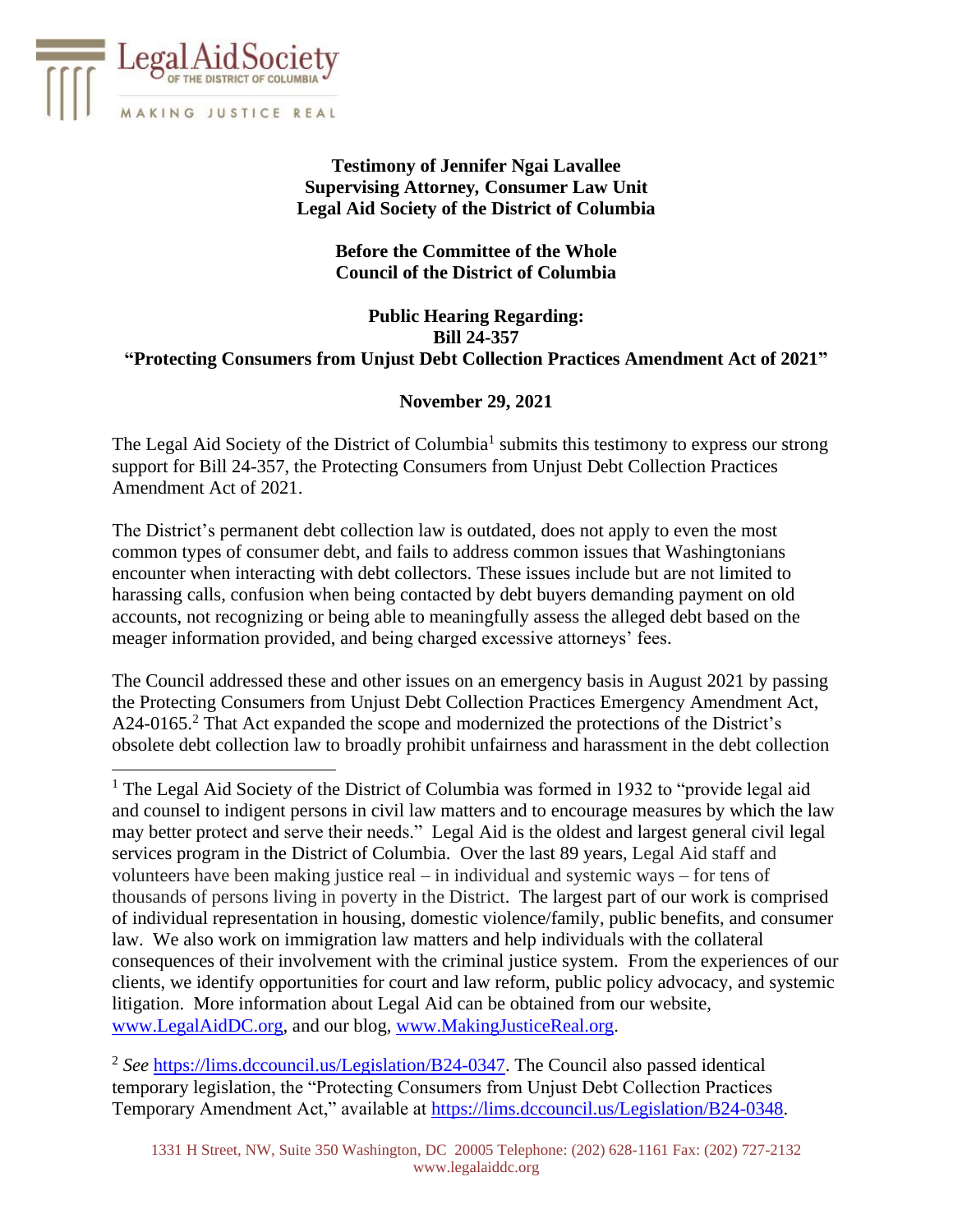process and to require all debt collectors to have adequate substantiation of the debts they collect. This emergency legislation came just in time, providing urgently-needed protections to District consumers at the end of the debt collection moratorium, which had temporarily staved off the spiraling impacts of debt collection for thousands of consumers during the District's public health emergency. Now is the time for the District to make those protections permanent.

# **The need for permanent debt collection reform is a pandemic recovery issue and a racial justice issue**

Before the public health emergency, District consumers were already experiencing a dramatic increase in debt collection activities and lawsuits. Legal Aid's Consumer Law Unit, which provides representation to low-income consumers in debt collection cases on the D.C. Superior Court's high-volume debt collection calendar, saw this clear increase in the form of longer court dockets, court scheduling changes to accommodate the increase in case filings and hearings, and overall greater requests for assistance from low-income defendants sued in debt collection cases. According to Superior Court data, in 2017, there were 4,558 cases filed on the debt collection and insurance subrogation calendar in D.C. Superior Court, most of them filed in the Court's Small Claims Branch. By 2019, there were over 7,202 such cases, an increase of 58% in just three years. As a recent *Washington City Paper* headline aptly put it, "More and More D.C. Residents Are Being Sued Over Debt."<sup>3</sup>

Most debt collection activity was temporarily halted during the District's debt collection moratorium. But now that those temporary protections have ended, the District will likely experience an even sharper rise in new debt collection activity as a direct result of the pandemic. The health and economic impacts of the pandemic have exacerbated the financial challenges faced by many DC residents. According to Census Bureau survey data reported in October 2021, more than 27% of DC residents reported using credit cards or loans to meet their spending needs during the pandemic.<sup>4</sup> In the last major recession in 2009, the credit card delinquency rate spiked

<sup>3</sup> Gomez, Amanda Michelle, "More and More D.C. Residents Are Being Sued Over Debt," *Washington City Paper* (Feb. 6, 2020), available at [https://washingtoncitypaper.com/article/176580/increasing-number-of-dc-residents-are-being](https://washingtoncitypaper.com/article/176580/increasing-number-of-dc-residents-are-being-sued-over-debt/)[sued-over-debt/.](https://washingtoncitypaper.com/article/176580/increasing-number-of-dc-residents-are-being-sued-over-debt/)

<sup>4</sup> U.S. Census Bureau, Week 39 Household Pulse Survey, Spending Tables, Table 3. Methods Used to Meet Spending Needs and Changes in Household's Use of Cash in the Last 7 Days, by Select Characteristics: District of Columbia", available at [https://www.census.gov/data/tables/2021/demo/hhp/hhp39.html.](https://www.census.gov/data/tables/2021/demo/hhp/hhp39.html)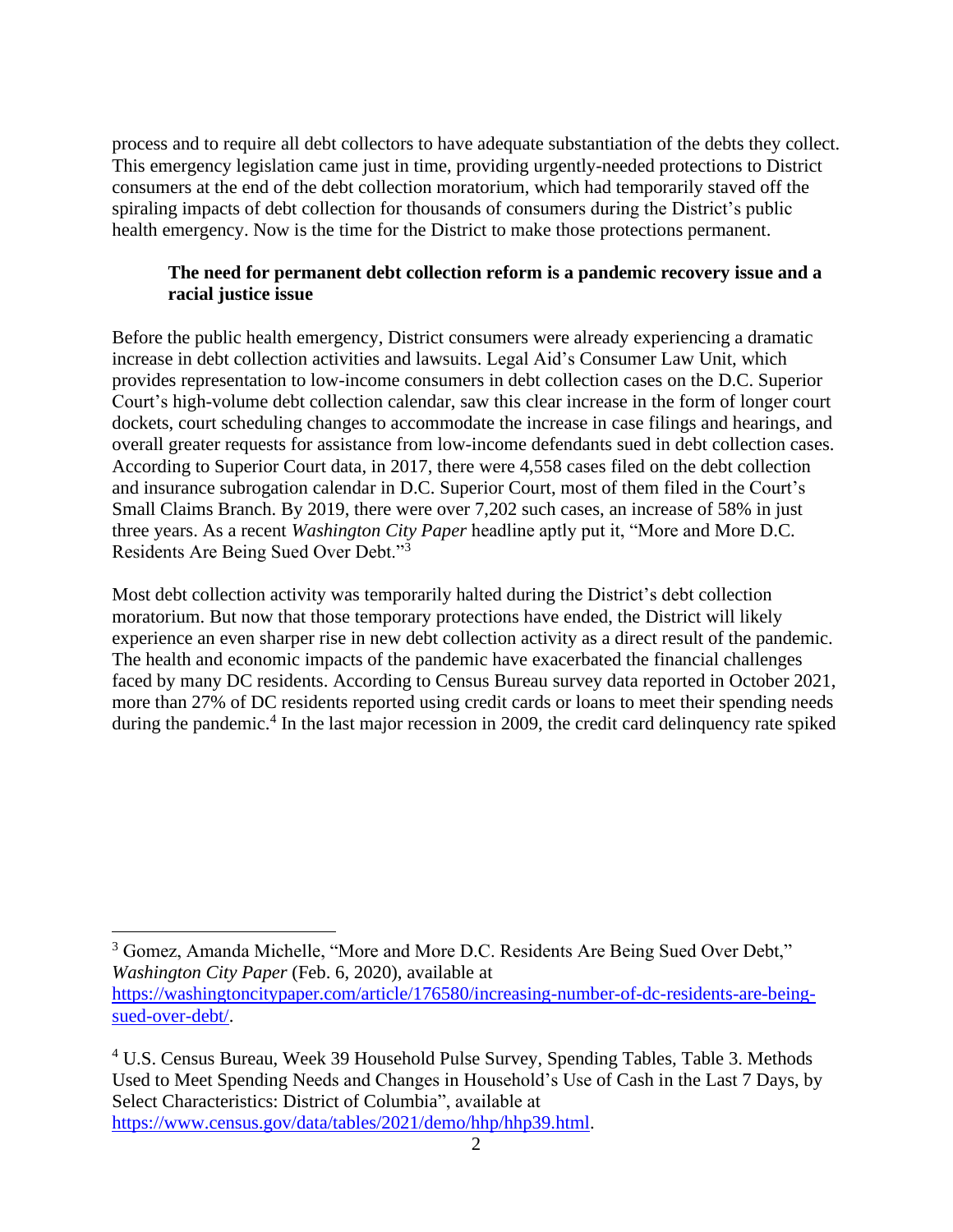by 84 percent.<sup>5</sup> With over 159,000 new unemployment claims filed in DC in FY2020 alone<sup>6</sup> (more than four times the number for  $FY2019$ ),<sup>7</sup> and with bills and unpaid debts stacking up, the District should expect a deluge of debt collection activity directed at DC residents in the months and years to come. When that activity comes, it is critical that consumers be protected against unfair and abusive debt collection practices. The permanent debt collection reform in the pending bill would do exactly that.

Even more concerning than debt collection increasing generally is the grossly disparate impact of debt collection on communities of color. Generations of discrimination have created an extreme wealth gap between Black and White households across the nation and especially in the District,<sup>8</sup> leaving Black families with grossly fewer resources to draw on when facing financial pressure. According to geographical debt data reported by the Urban Institute, 36% of people in communities of color in the District have debt in collection, more than five times the rate in DC's White communities.<sup>9</sup> Moreover, a Pro Publica investigation found that Black communities were hit substantially harder by debt collection lawsuits and court-ordered judgments than White communities, even when controlling for income.<sup>10</sup>

7 *See* D.C. Department of Employment Services Responses to FY 2019-2020 Public Oversight Questions, p. 69, [https://dccouncil.us/wp-content/uploads/2020/02/DOES-PO-Questions-](https://dccouncil.us/wp-content/uploads/2020/02/DOES-PO-Questions-2020_Final-Response.pdf))[2020\\_Final-Response.pdf\)](https://dccouncil.us/wp-content/uploads/2020/02/DOES-PO-Questions-2020_Final-Response.pdf))

8 *See* Kijakazi, Kilolo, Rachel Marie Brooks Atkins, Mark Paul, Anne E. Price, Darrick Hamilton, and William A. Darity Jr. 2016, The Color of Wealth in the Nation's Capital (Joint Publication of the Urban Institute, Duke University, The New School, and Insight Center for Community Economic Development, Nov. 2016), available

at [http://www.urban.org/sites/default/files/publication/85341/2000986-the-color-of-wealth-in](http://www.urban.org/sites/default/files/publication/85341/2000986-the-color-of-wealth-in-the-nations-capital_1.pdf)[the-nations-capital\\_1.pdf](http://www.urban.org/sites/default/files/publication/85341/2000986-the-color-of-wealth-in-the-nations-capital_1.pdf)

<sup>10</sup> Paul Kiel and Annie Waldman, *The Color of Debt: How Collection Suits Squeeze Black Neighborhoods* (Pro Publica October 8, 2015), available online at [https://www.propublica.org/article/debt-collection-lawsuits-squeeze-black-neighborhoods.](https://www.propublica.org/article/debt-collection-lawsuits-squeeze-black-neighborhoods)

<sup>&</sup>lt;sup>5</sup> See Board of Governors of the Federal Reserve System, Charge-Off and Delinquency Rates on Loans and Leases at Commercial Banks, <https://www.federalreserve.gov/releases/chargeoff/delallsa.htm> (last updated Feb. 18, 2020).

<sup>6</sup> *See* D.C. Department of Employment Services Responses to FY 2020 Public Oversight Questions, p. 32, [https://dccouncil.us/wp-content/uploads/2021/02/DOES-POH-2021-](https://dccouncil.us/wp-content/uploads/2021/02/DOES-POH-2021-PreHearing-Question-Narrative-Responses-FINAL.pdf) [PreHearing-Question-Narrative-Responses-FINAL.pdf](https://dccouncil.us/wp-content/uploads/2021/02/DOES-POH-2021-PreHearing-Question-Narrative-Responses-FINAL.pdf)

<sup>&</sup>lt;sup>9</sup> See Urban Institute, Debt in America: An Interactive Map, Debt Delinquency (as of Mar. 21, 2021), [https://apps.urban.org/features/debt-interactive](https://apps.urban.org/features/debt-interactive-map/?type=overall&variable=pct_debt_collections&state=11)[map/?type=overall&variable=pct\\_debt\\_collections&state=11](https://apps.urban.org/features/debt-interactive-map/?type=overall&variable=pct_debt_collections&state=11)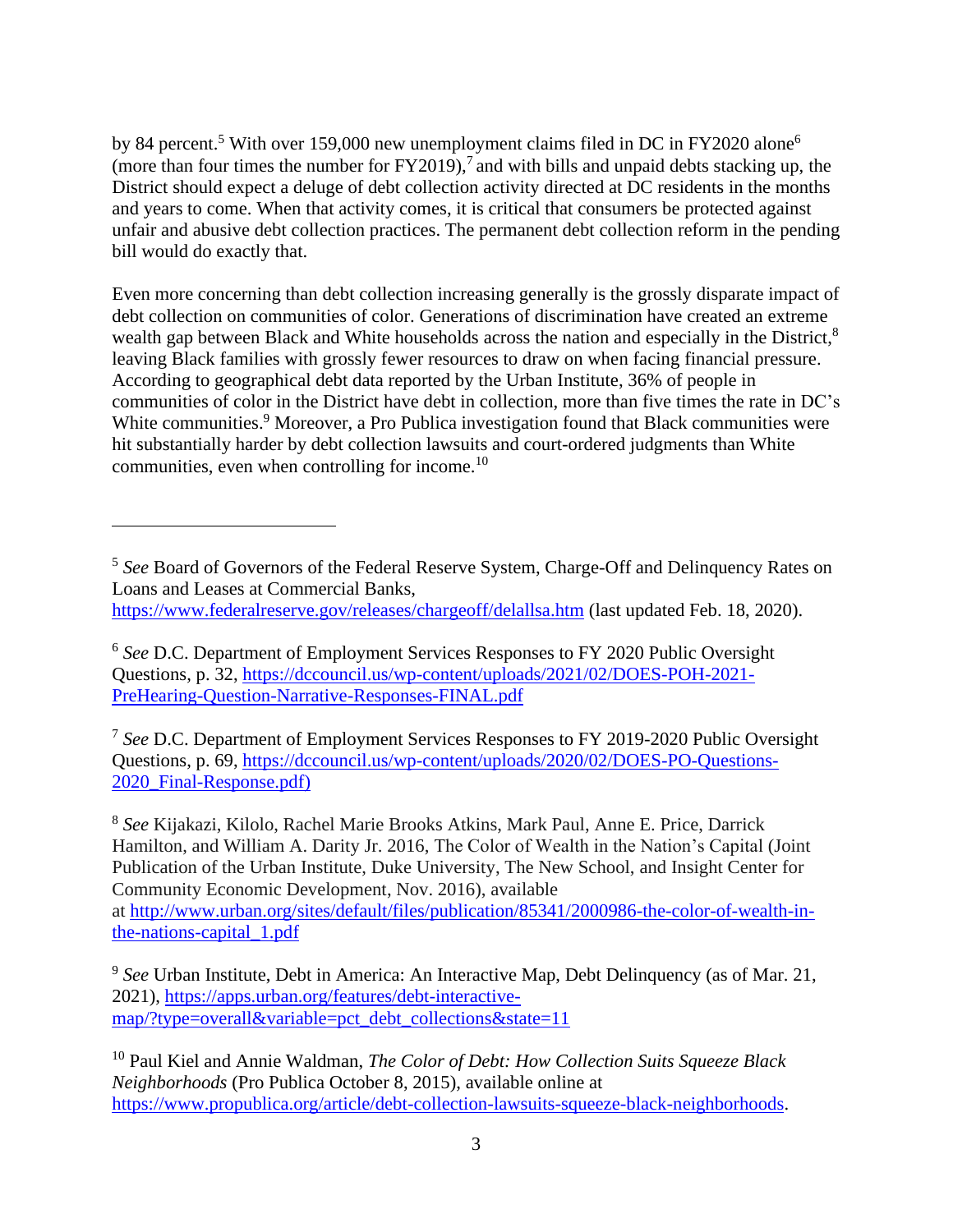The racially disparate impact of the pandemic on communities of color only compounds these problems and underscores the intensity of harm that consumers will experience in the form of unfair and abusive practices in debt collection lawsuits, judgments, and garnishments as collection activity resumes. The District must seize this moment to institute meaningful reform of its debt collection law in support of a more equitable pandemic recovery.

## **The District's debt collection law must reflect the modern reality of consumer debt so that its protections apply to the types of debt collection that consumers actually face**

The District's permanent debt collection law is obsolete and has been for decades. It was enacted fifty years ago, at a time when most credit was extended directly by retail sellers. While a debt collection law that covers only retail installment contracts, consumer leases, and direct installment loans may have made sense in 1971, it does not provide any meaningful protection to District consumers in 2021. Today, most consumer debt collection in the District (and the nation as a whole) involves credit card debt and other forms of third party-financed purchases of goods and services, none of which are covered by the permanent D.C. Debt Collection Act. In the wake of the pandemic, medical debt and other debt caused by health issues (leading to work loss, for example) has emerged as a significant issue across the nation but remains outside the scope of the District's permanent law.

Since 2008, Legal Aid's Consumer Law Unit has represented or advised hundreds of defendants with cases on D.C. Superior Court's high-volume debt collection calendar. Before the pandemic and the moratorium on consumer debt collection, that calendar would at times have up to 100 cases scheduled for a single day. But because of the narrow scope of the District's debt collection statute, that law rarely has been available to provide any protection or recourse to consumers facing harassment, abuse, or other unfairness in the debt collection process. The law simply does not apply to the forms of consumer debt that are the subject of the thousands of consumer debt collection actions filed in the Superior Court each year.

Thankfully, the D.C. Council provided an emergency fix for this scope issue when it enacted the District's debt collection moratorium legislation early in the public health emergency, and, more recently, when it passed the Protecting Consumers from Unjust Debt Collection Emergency Amendment Act. Each of these emergency acts temporarily amended the District's permanent debt collection law to apply broadly to "consumer debt" – including, importantly, credit card debt and medical debt – for the first time. Those critical scope expansions should now be made permanent.

## **District law should require debt collectors to have adequate evidence that they are entitled to the debts they are collecting – whether they are the original creditor, a third-party debt collection agency, or a debt buyer**

The District's debt collection law must also be modernized to require debt collectors to have substantiation, i.e., adequate information and documentation, before they can attempt to collect a consumer debt, sue a consumer in court, or get a judgment. In Legal Aid's experience, many consumers who have been sued in debt collection actions struggle to meaningfully assess and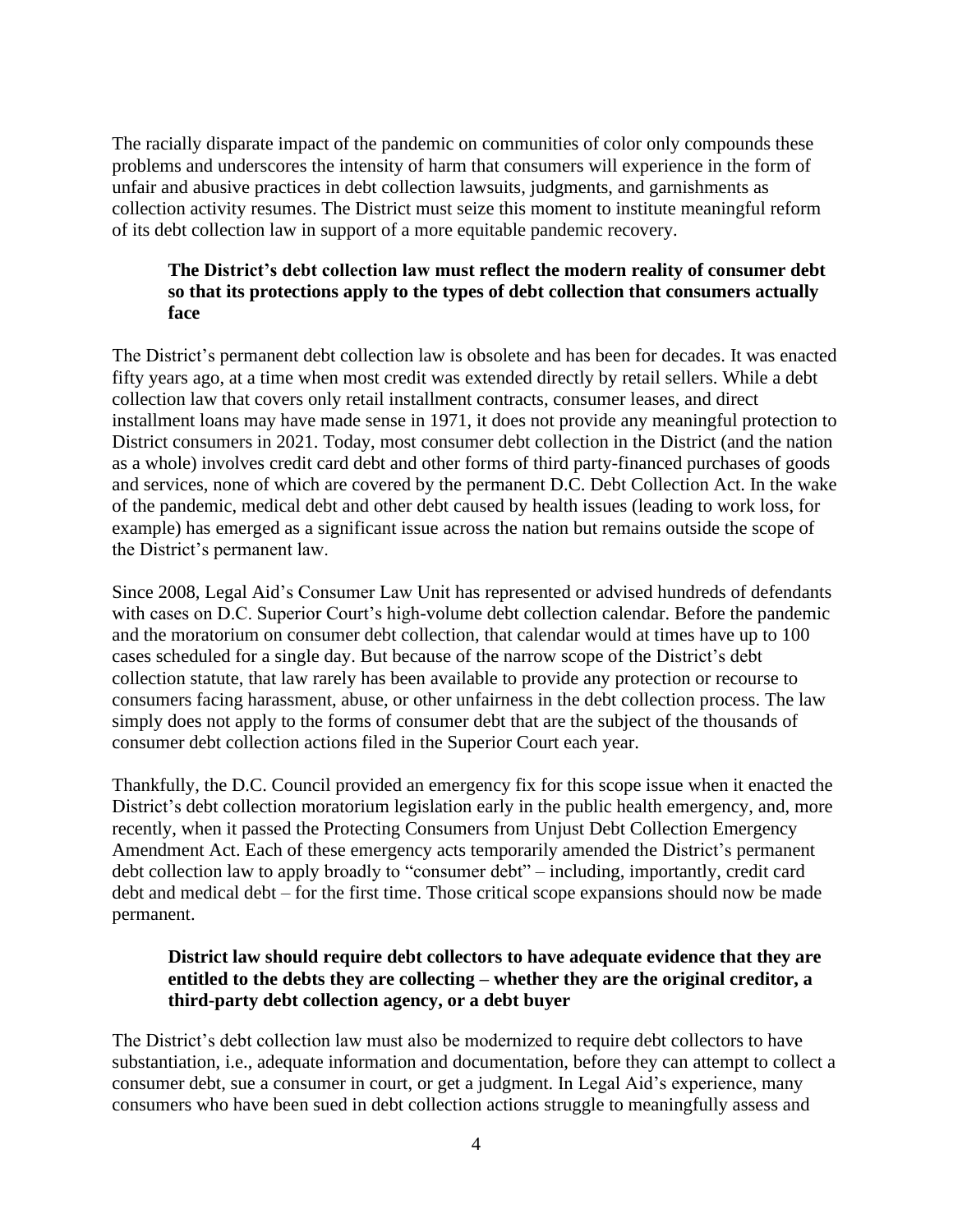challenge the claims being brought against them. For example, the consumer may not recognize either the name of the plaintiff filing suit or the account at issue from the meager information provided in the court complaint. Or a consumer may recognize that they had the credit card at issue and fell behind on payments, but question or disagree with the amount claimed due, including whether various fees and charges were authorized. These problems are particularly acute in cases brought by debt buyers. Consumers are often confused to have been sued by a company that they do not recognize and with whom they had no prior dealings, usually a debt buyer providing conclusory and often cryptic information purporting to show that it purchased the debt from the original creditor or another debt buyer in a chain of assignment.

Issues involving debt buyer abuses have drawn national attention and have been the subject of multiple enforcement actions in recent years, including in the District. For example, the abusive debt collection practices of global, publicly-traded Encore Capital, along with its subsidiary debt buyer Midland Funding, LLC and its affiliates, were the subject of an investigation by D.C. Attorney General Karl Racine and 42 states. In response to the District's claims alone, Encore agreed to pay \$6 million as part of a settlement arising out of claims involving Midland's failure to properly verify and document the debts it collected against consumers.<sup>11</sup>

But the need for debt collectors to have adequate substantiation of the debts they collect from consumers is not limited to debt buyers. Original creditors must also be held to basic substantiation requirements regarding the amount and nature of the debt. Issues of identity theft, deception during the original extension of credit, and charges for deceptively marketed add-on products, for example, can plague consumers facing debt collection by original creditors just as they do in collections by debt buyers.

Although the plaintiff debt collector has the burden of proving its case, the reality is that the pressures and fear associated with having been taken to court and a lack of understanding of legal requirements often lead consumers to agree to payment plans and other settlements long before a judge ever looks at the case. Consumers and their advocates face an uphill battle in the absence of specific pleading and substantiation requirements in the law. And if a defendant does not appear in court for a debt collection case – whether due to lack of notice caused by improper service of process, work or childcare issues, fear, or other barriers – the likely result is the entry of a default judgment, which can lead to garnishment of a consumer's wages or bank account funds and wreak havoc on the financial stability of individuals and families for years to come. Indeed, based on statistical data provided by D.C. Superior Court, Legal Aid estimates that default judgments accounted for more than 40% of all the case dispositions in small claims consumer debt collection actions from 2017-2019. Importantly, the bill's requirements for pleading and substantiation of the alleged liability of the consumer defendant will require the court to conduct a careful review of the documents tendered to support the claim, even where a defendant is in default.

<sup>11</sup> *See* Press Release, *AG Racine Announces Midland to Pay \$6 Million for Illegal Debt Collection Practices* (Dec. 4, 2018), available at [https://oag.dc.gov/release/ag-racine-announces](https://oag.dc.gov/release/ag-racine-announces-midland-pay-6-million-illegal)[midland-pay-6-million-illegal](https://oag.dc.gov/release/ag-racine-announces-midland-pay-6-million-illegal)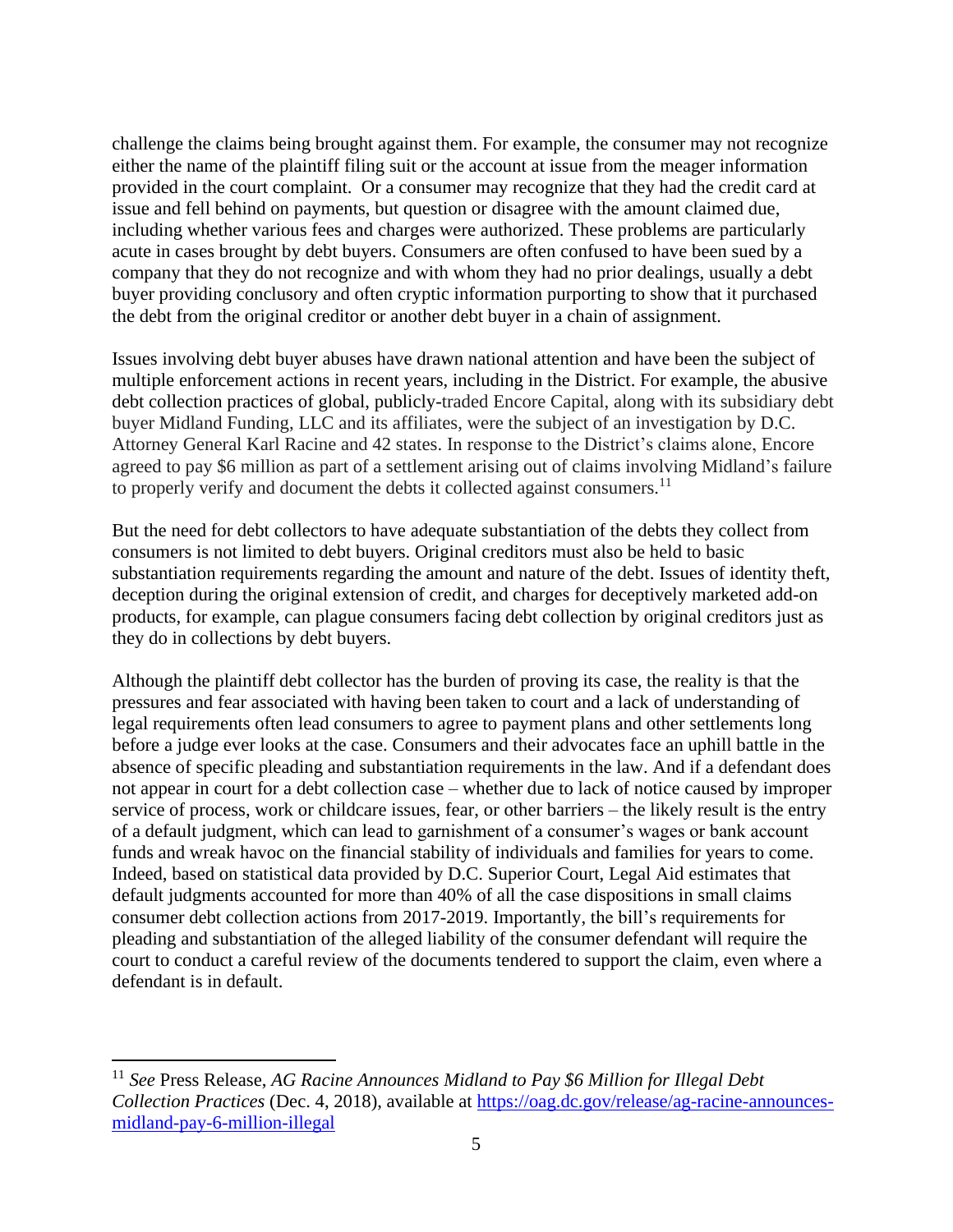Debt collectors should not be allowed to collect or sue unless and until they have sufficient information and supporting documents to back up their claims. The Protecting Consumers from Unjust Debt Collection Amendment Act includes sensible, concrete documentation and information requirements that will empower consumers to better assess the legitimacy and accuracy of both pre-litigation demands for payment and the court claims brought against them. Critically, it would also hold debt collectors accountable by building in enforcement mechanisms, including a private right of action, and subjecting debt collectors' lawsuits to dismissal for failure to comply with the requirements of the Debt Collection Act.

# **The law must address the broad range of unfair and abusive conduct in debt collection that harms consumers**

Protecting against unfairness and abuse in the debt collection process, both in and out of court, is a hallmark of the proposed legislation. The Protecting Consumers from Unjust Debt Collection Amendment Act is crafted to address the many types of unfair and abusive debt collection conduct that impact consumers, often destabilizing families and perpetuating poverty. Three important examples of unfair or abusive conduct that the permanent debt collection law would cover are (1) harassing calls, (2) excessive and disproportionate attorneys' fees, and (3) the collection of exempt income.

# 1. *Harassing calls*

One core problem is debt collection harassment in the form of frequent and abusive collection calls. Such harassment has been a longtime problem for District residents. Based on an extensive survey of D.C. residents published in 2016, almost half of low-income residents reported problems with debt—and of the survey participants with debt-related problems, the most common problem cited (31%) involved calls from debt collectors.<sup>12</sup> A 2018 report published by the Consumer Financial Protection Bureau showed that the District of Columbia has the largest number of per-capita debt collection complaints in the entire nation.<sup>13</sup>

The economic impacts of the pandemic will only exacerbate this well-known problem. The proposed bill would place concrete limits on the number of calls that debt collectors can make to consumers within a given period, with sensible carveouts to ensure that companies are not prevented from responding to ordinary consumer inquiries and requests for information.

<sup>13</sup> Consumer Financial Protection Bureau, *Complaint Snapshot: Debt Collection*, Table 3, Complaint volume by state, available at [https://files.consumerfinance.gov/f/documents/bcfp\\_complaint-snapshot\\_debt](https://files.consumerfinance.gov/f/documents/bcfp_complaint-snapshot_debt-collection_052018.pdf)[collection\\_052018.pdf](https://files.consumerfinance.gov/f/documents/bcfp_complaint-snapshot_debt-collection_052018.pdf)

<sup>12</sup> *See* DC Consortium of Legal Service Providers, *The Community Listening Project* (2016) available online at [www.lawhelp.org/dc/resource/community-listening-project.](http://www.lawhelp.org/dc/resource/community-listening-project)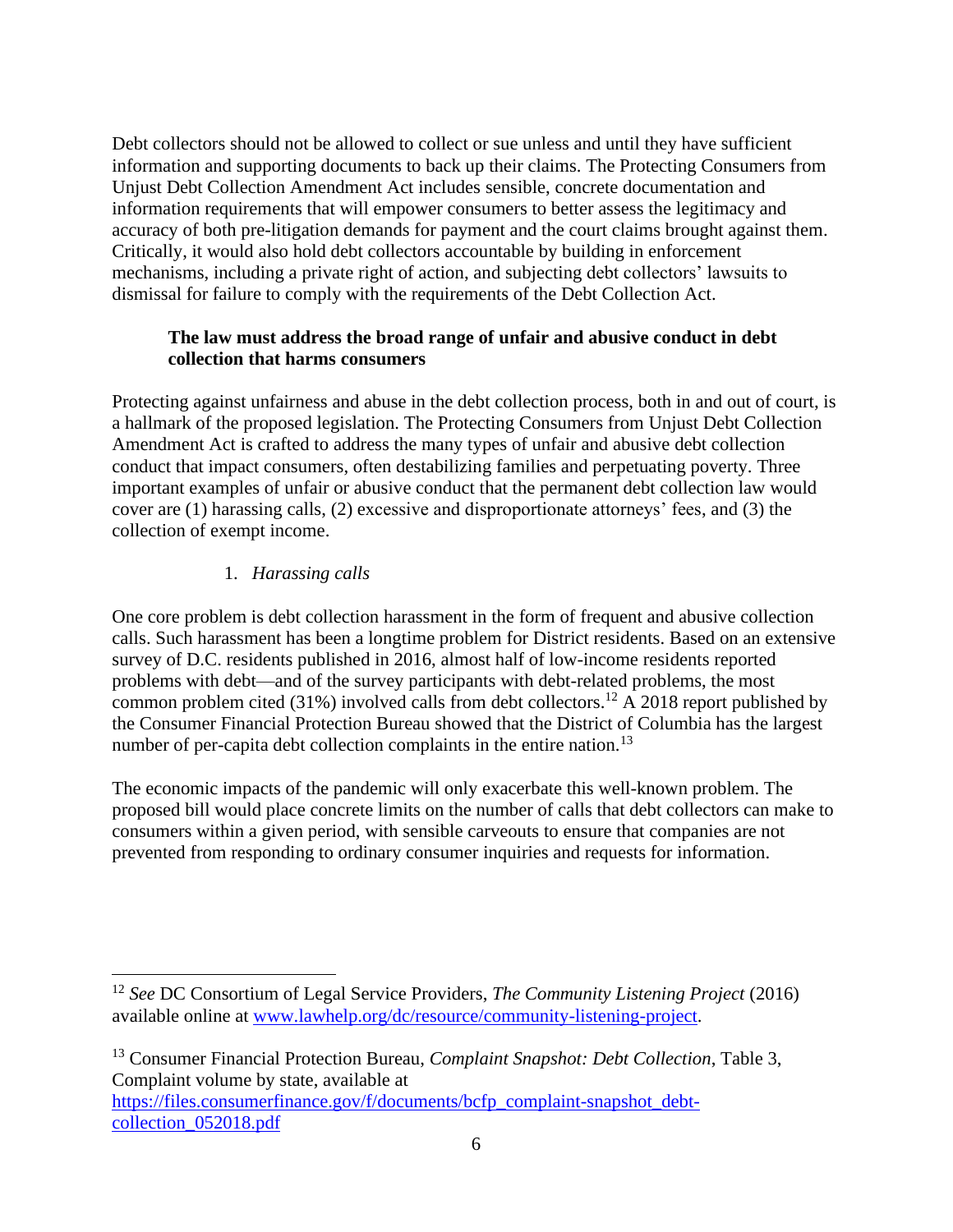## 2. *Excessive and disproportionate attorneys' fees*

Not all debt collection unfairness is as direct and obvious as harassment. To take one pernicious example, low-income consumers are plagued by excessive attorneys' fees charged when debt collectors are hired to collect debt owed to condominium or homeowners' associations. Often, low-income condominium or HOA unit owners struggling to catch up on their monthly assessments and stay in their homes will ask the association for a payment plan, only to be shocked to learn that the amount of the debt is astronomically higher than the unpaid assessments they expected to pay because attorneys' fees charged by a debt collection law firm have eclipsed the underlying balance. Indeed, Legal Aid has seen cases where the amount of legal fees assessed is almost double or even triple the amount of unpaid assessments. Such attorneys' fees often create insurmountable barriers for homeowners who would otherwise have enough money for payment plans covering fees owed to their condominium or HOA associations. The charging of excessive attorneys' fees can make the difference between a homeowner saving or losing their home. In these situations, associations and communities also lose because unaffordable attorneys' fees balances prevent unit owners from being able to reach settlements that would have resulted in a stream of funds flowing back to the association.

With the anticipated rollout of the District's Homeowner Assistance Fund, which is awaiting U.S. Treasury Department approval, the District also will have an interest in ensuring that lowincome homeowners are able to access the federal funds to save their homes and pay their condominium and homeowners' associations, without excessive amounts of limited funding sources being used to pay law firm fees that are wholly disproportionate to the underlying debts. To that end, the Protecting Consumers from Unjust Debt Collection Amendment Act would limit attorneys' fees in the collection of any consumer debt to 15% of the actual debt. That sensible limitation will protect consumers in the cases where unfair and excessive attorneys' fees create insurmountable barriers to consumers who would otherwise be able to resolve their debts.

#### 3. *Exempt income*

Another example of unfair debt collection conduct that the law would regulate is the collection of exempt income – such as Social Security or disability benefits – to pay a consumer debt. In Legal Aid's experience, many of the most economically vulnerable consumers sued in D.C. Superior Court for the collection of consumer debt are recipients of public benefits that are protected by federal or local law from garnishment or attachment in the event the plaintiff obtains a judgment. Yet those protections are not always self-executing. For example, a consumer who does not know that their fixed income from public benefits is protected by law from forced garnishment or attachment can enter into a payment plan agreement to make monthly payments on a consumer debt, enabling a debt collector to obtain funds that it never would have been able to collect under applicable law.

Consumers receiving exempt income and who have legal representation can often obtain a voluntary dismissal of a debt collection case, commonly referred to as a "hardship dismissal." In granting a hardship dismissal, a debt collector makes a business decision not to continue pursuing judgment against an individual based on various hardship factors, and often considering the protected status of the individual's income or funds. But not all consumers have the benefit